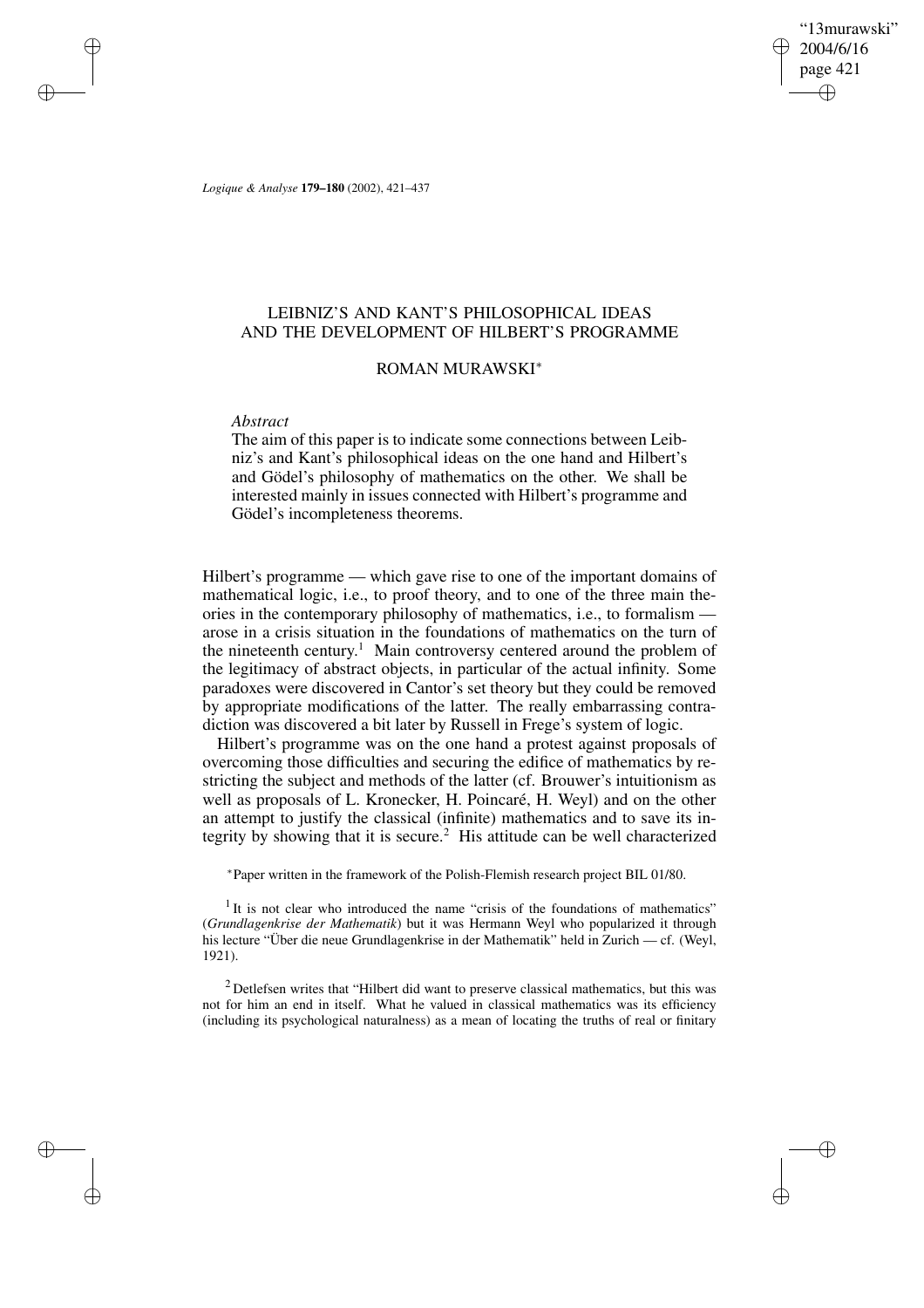"13murawski" 2004/6/16 page 422 ✐ ✐

✐

✐

#### 422 ROMAN MURAWSKI

by his famous (and often quoted) sentence from (1926): "Aus dem Paradies, das Cantor uns geschaffen hat, soll uns niemand vertreiben können" (No one should be able to drive us from the paradise that Cantor created for us).

The problem was stated for the first time by Hilbert in his lecture at the Second International Congress of Mathematicians held in Paris in 1900 (cf. Hilbert, 1901). Among twenty three main problems which should be solved he mentioned there as Problem 2 the task of proving the consistency of axioms of arithmetic (under which he meant number theory and analysis). He has been returning to the problem of justification of mathematics in his lectures and papers (especially in the twenties) where he proposed a method of solving it.<sup>3</sup> One should mention here his lecture from 1901 held at the meeting of Göttingen Mathematical Society in which he spoke about the problem of completeness and decidability. Hilbert asked there, in E. Husserl's formulation: "Would I have the right to say that every proposition dealing only with the positive integers must be either true or false on the basis of the axioms for positive integers?" (cf. Husserl, 1891, p. 445). In a series of lectures in the twenties Hilbert continued to make the problems more precise and simultaneously communicated partial results obtained by himself and his students and fellow researchers: Paul Bernays, Wilhelm Ackermann, Moses Schönfinkel, John von Neumann. One should mention here Hilbert's lectures in Zurich (1917), Hamburg (1922) (cf. Hilbert, 1922), Leipzig (1922), Münster (1925) (cf. Hilbert, 1926), second lecture in Hamburg (1927) (cf. Hilbert, 1927) and the lecture "Problems der Grundlegung der Mathematik" at the International Congress of Mathematicians held in Bologna (1928) (cf. Hilbert, 1929). In the latter Hilbert set out four open problems connected with the justification of classical mathematics which should be solved: (1) to give a (finitist) consistency proof of the basic parts of analysis (or secondorder functional calculus), (2) to extend the proof for higher-order functional calculi, (3) to prove the completeness of the axiom systems for number theory and analysis, (4) to solve the problem of completeness of the system of logical rules (i.e., the first-order logic) in the sense that all (universally) valid sentences are provable. In this lecture Hilbert claimed also — wrongly, as

mathematics. Hence, any alternative to classical mathematics having the same benefits of efficiency would presumably have been equally welcome to Hilbert" (cf. Detlefsen, 1990, p. 374).

 $3A$  good account of the development of Hilbert's views can be found in (Smorynski, 1988); see also (Peckhaus, 1990) where detailed analysis of Hilbert's scientific activity in the field of the foundations of mathematics in the period 1899–1917 can be found, as well as (Detlefsen, 1986) and (Ketelsen, 1994).

✐

✐

✐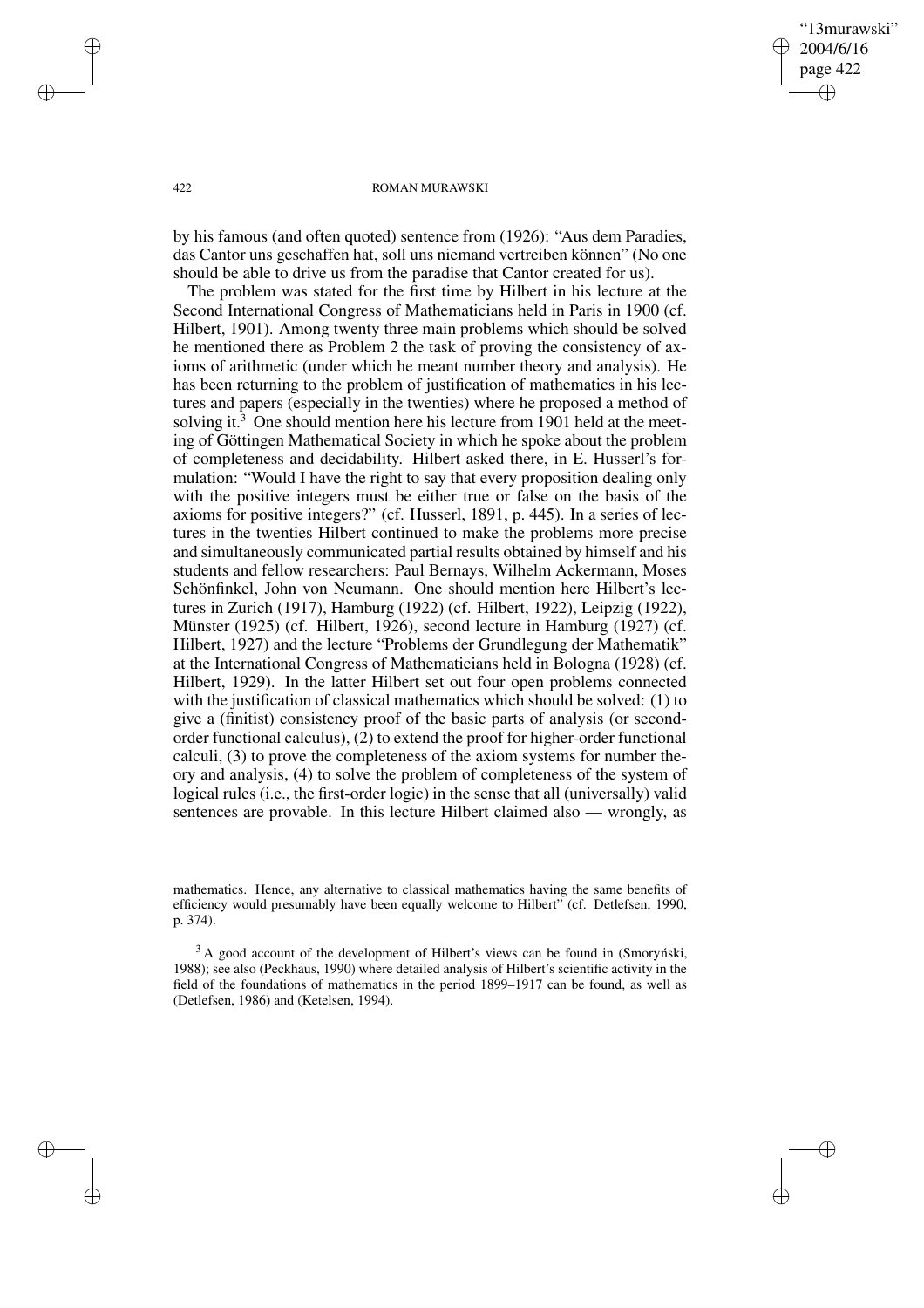✐

#### LEIBNIZ'S AND KANT'S PHILOSOPHICAL IDEAS – HILBERT'S PROGRAMME 423

it would turn out — that the consistency of number theory had been already proved.<sup>4</sup>

✐

✐

✐

✐

Hilbert's attempts to clarify and to make more precise the programme of justifying classical mathematics were accompanied by a philosophical reflection on mathematics. One can see here the turn to idealism,<sup>5</sup> in particular to Kant's philosophy. In fact Hilbert's programme was Kantian in character. It can be seen first of all in his paper "Über das Unendliche" (1926). He wrote there:

> Finally, we should recall our true theme and draw the net result of our reflections for the infinite. That net result is this: we find that the infinite is nowhere realized. It is neither present in nature nor admissible as a foundation in that part of our thought having to do with the understanding (*in unserem verstandesmäßigen Denken*) — a remarkable harmony between Being and Thought. We gain a conviction that runs counter to the earlier endeavors of Frege and Dedekind, the conviction that, if scientific knowledge is to be possible, certain intuitive conceptions (*Vorstellungen*) and insights are indispensable; logic alone does not suffice. The right to operate with the infinite can be secured only by means of the finite.

> The role which remains for the infinite is rather that of an idea — if, following Kant's terminology, one understands as an idea a concept of reason which transcends all experience and by means of which the concrete is to be completed into a totality  $[\dots]^{6}$

In Kant's philosophy, ideas of reason, or transcendental ideas, are concepts which transcend the possibility of experience but on the other hand are an answer to a need in us to form our judgements into systems that are complete and unified. Therefore we form judgements concerning an external reality which are not uniquely determined by our cognition, judgements concerning things in themselves. To do that we need ideas of reason.

<sup>4</sup> Only after Gödel published his incompleteness theorems in 1931 did Hilbert come to realize that Ackermann's proof, which he meant here, did not establish the consistency of all of number theory. In fact, Ackermann showed in (1924–25) only the consistency of a fragment of number theory. Cf. also (Ackermann, 1940). Other results of that type were also obtained by J. von Neumann (1927) and J. Herbrand (1931).

 $5$  Detlefsen says in this context about instrumentalism — cf. his (1986).

<sup>6</sup> English translation after (Detlefsen, 1993).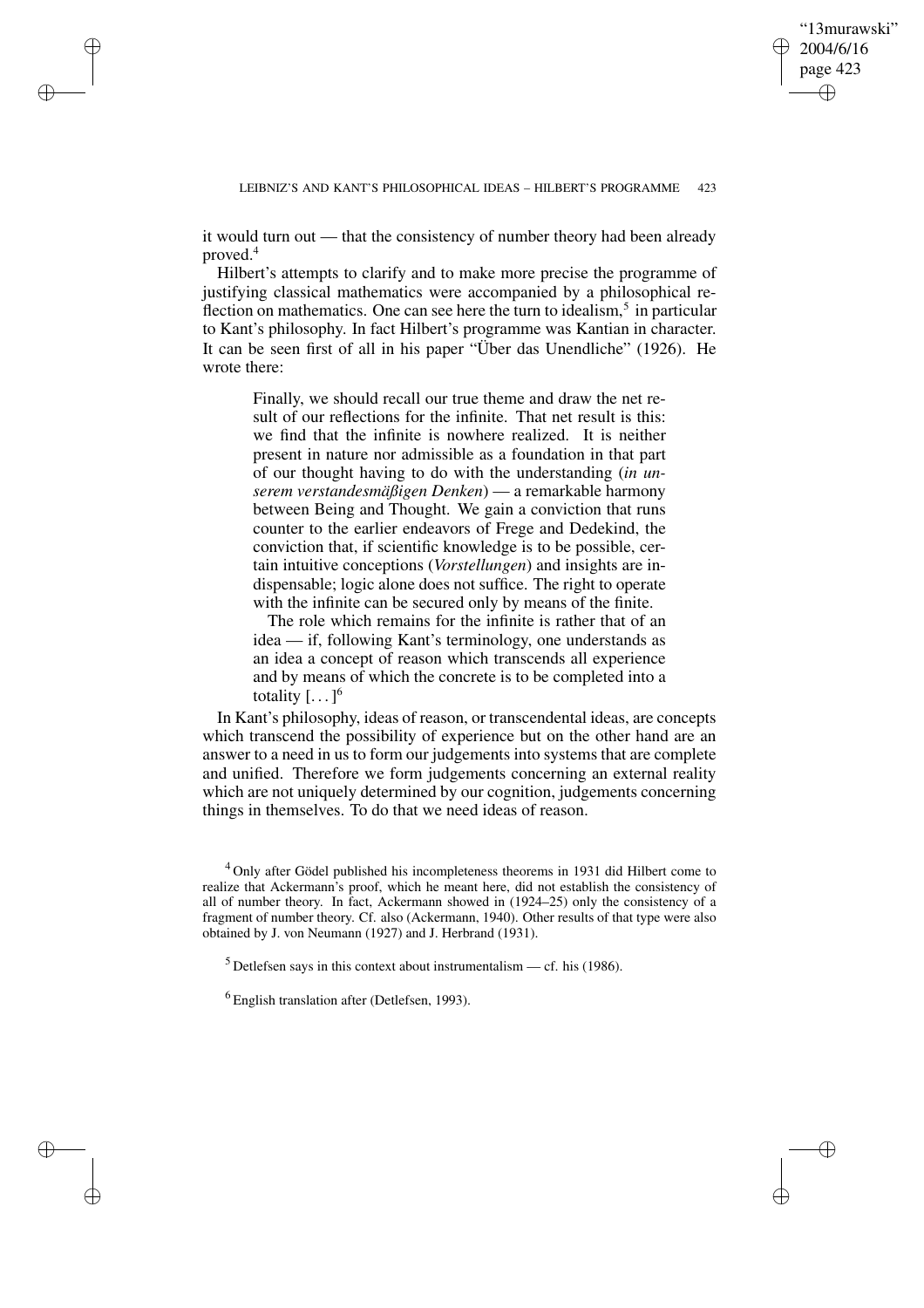"13murawski" 2004/6/16 page 424 ✐ ✐

✐

✐

#### 424 ROMAN MURAWSKI

Kant claimed that space and time as forms of intuition (*Formen der reinen Anschauung*) suffice to justify and to found the notion of potential infinity (the actual infinity was not considered by him). Hilbert indicated a mistake in this approach. Since the actual infinity cannot be justified by purely logical means, Hilbert treated it as an ideal element. Hence his solution to the problem of the actual infinity was in fact of a Kantian character.

In likening the infinite to a Kantian idea, Hilbert suggests that it is to be understood as a regulative rather than a descriptive device. Therefore sentences concerning the infinite, and generally expressions which Hilbert called ideal propositions, should not be taken as sentences describing externally existing entities. In fact they mean nothing in themselves, they have no truth-value and they cannot be the content of any genuine judgement. Their role is rather regulative than descriptive. But on the other hand they are necessary in our thinking. Hence their similarity to Kant's ideas of reason is evident — they play the similar cognitive role. We do not claim that the ideal elements by Hilbert are the same as (are identical with) ideas of reason by Kant. We claim only that they play the same role, i.e., they enable us to preserve the rules of reason (*Verstand*) in a simple, uniform and simultaneously general form. It is achieved just by extending the domain by ideal elements (ideas) (cf. Majer, 1993 and 1993a).

We use ideas of reason and ideal elements in our thinking because they allow us to retain the patterns of classical logic in our reasoning. But the operations of the classical logic can no longer be employed semantically as operations on meaningful propositions — there is nothing in the externally existing reality that would correspond to ideal elements and ideas of reason, in fact they are free creations of our reason and have only "symbolic" meaning. Their meaning can be determined only by an analogy — they cannot be understood as given by intuition (*Anschauung*). Therefore the operations of the classical logic should be understood only syntactically, as operations on signs and strings of sings. Hilbert wrote in (1926):

We have introduced the ideal propositions to ensure that the customary laws of logic again hold one and all. But since the ideal propositions, namely, the formulas, insofar as they do not express finitary assertions, do not mean anything in themselves, the logical operations cannot be applied to them in a contentual way, as they are to the finitary propositions. Hence, it is necessary to formalize the logical operations and also the mathematical proofs themselves; this requires a transcription of the logical relations into formulas, so that to the mathematical signs we must still adjoin some logical signs, say

✐

✐

✐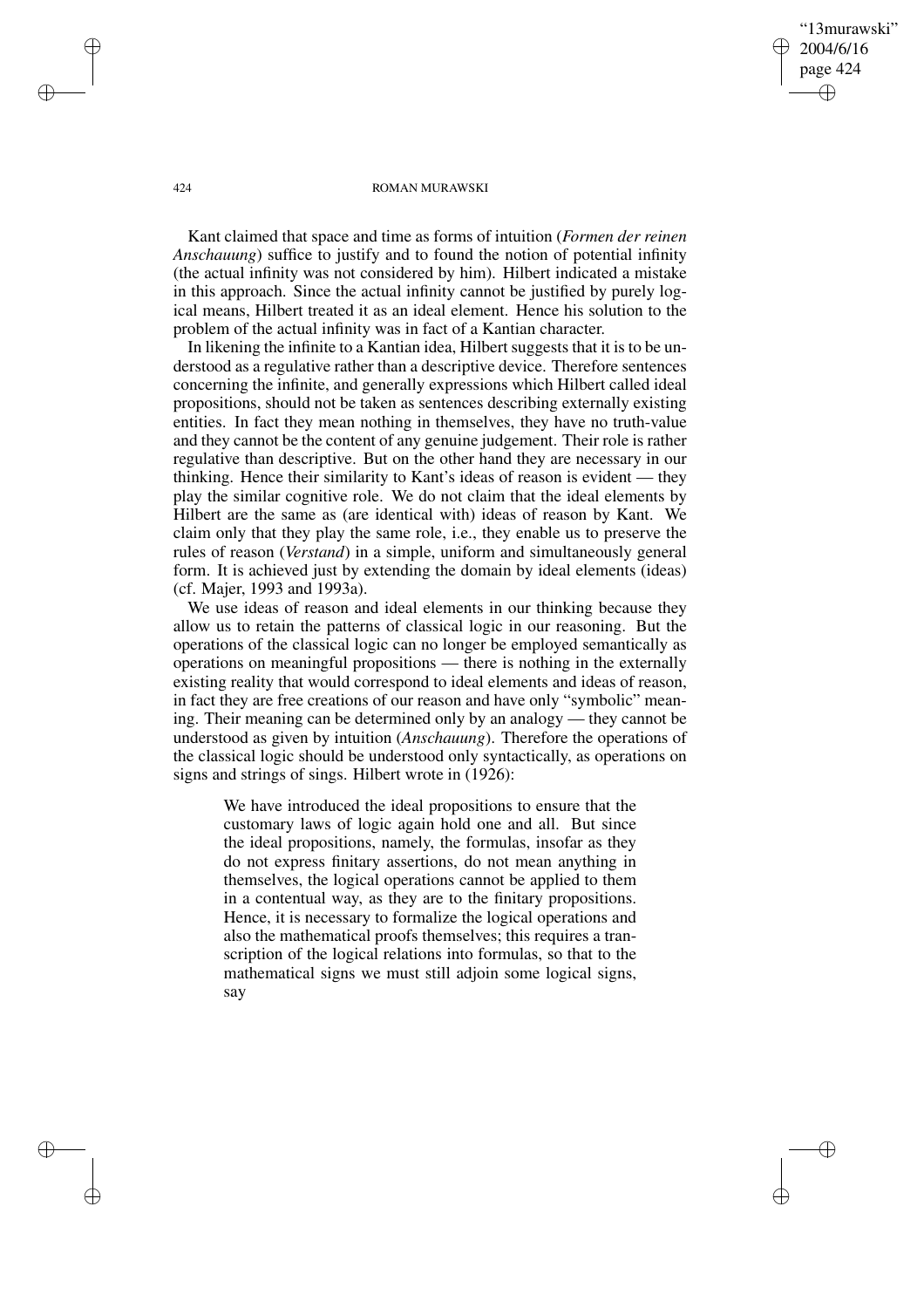✐

#### LEIBNIZ'S AND KANT'S PHILOSOPHICAL IDEAS – HILBERT'S PROGRAMME 425

 $\&\quad \vee\quad \rightarrow$ and or implies not

✐

✐

✐

✐

and use, besides the mathematical variables,  $a, b, c, \ldots$ , also logical variables, namely variable propositions  $A, B, C, \ldots$ 

Hence the abstracting from meaning of expressions is connected with Hilbert's attempt to preserve the laws of classical logic as laws governing mathematical thinking and reasoning. It is also connected with the distinction between real and ideal propositions according to which real propositions play the role of Kant's judgements of the understanding (*Verstand*) and the ideal propositions the part of his ideas of pure reason. In (1926) Hilbert wrote:

Kant taught — and it is an integral part of his doctrine that mathematics treats a subject matter which is given independently of logic. Mathematics, therefore can never be grounded solely on logic. Consequently, Frege's and Dedekind's attempts to so ground it were doomed to failure.

As a further precondition for using logical deduction and carrying out logical operations, something must be given in conception, viz., certain extralogical concrete objects which are intuited as directly experienced prior to all thinking. For logical deduction to be certain, we must be able to see every aspect of these objects, and their properties, differences, sequences, and contiguities must be given, together with the objects themselves, as something which cannot be reduced to something else and which requires no reduction. This is the basic philosophy which I find necessary not just for mathematics, but for all scientific thinking, understanding and communicating. The subject mater of mathematics is, in accordance with this theory, the concrete symbols themselves whose structure is immediately clear and recognizable.

According to this Hilbert distinguished between the unproblematic, 'finitistic' part of mathematics and the 'infinitistic' part that needed justification. Finitistic mathematics deals with so called real propositions, which are completely meaningful because they refer only to given concrete objects. Infinitistic mathematics on the other hand deals with so called ideal propositions that contain reference to infinite totalities.

By Hilbert, analogously as it was by Kant, ideal propositions (and ideal elements) played an auxiliary role in our thinking, they were used to extend our system of real judgements. Hilbert believed that every true finitary proposition had a finitary proof. Infinitistic objects and methods enabled us to give easier, shorter and more elegant proofs but every such proof could be replaced by a finitary one. This is the reflection of Kant's views of the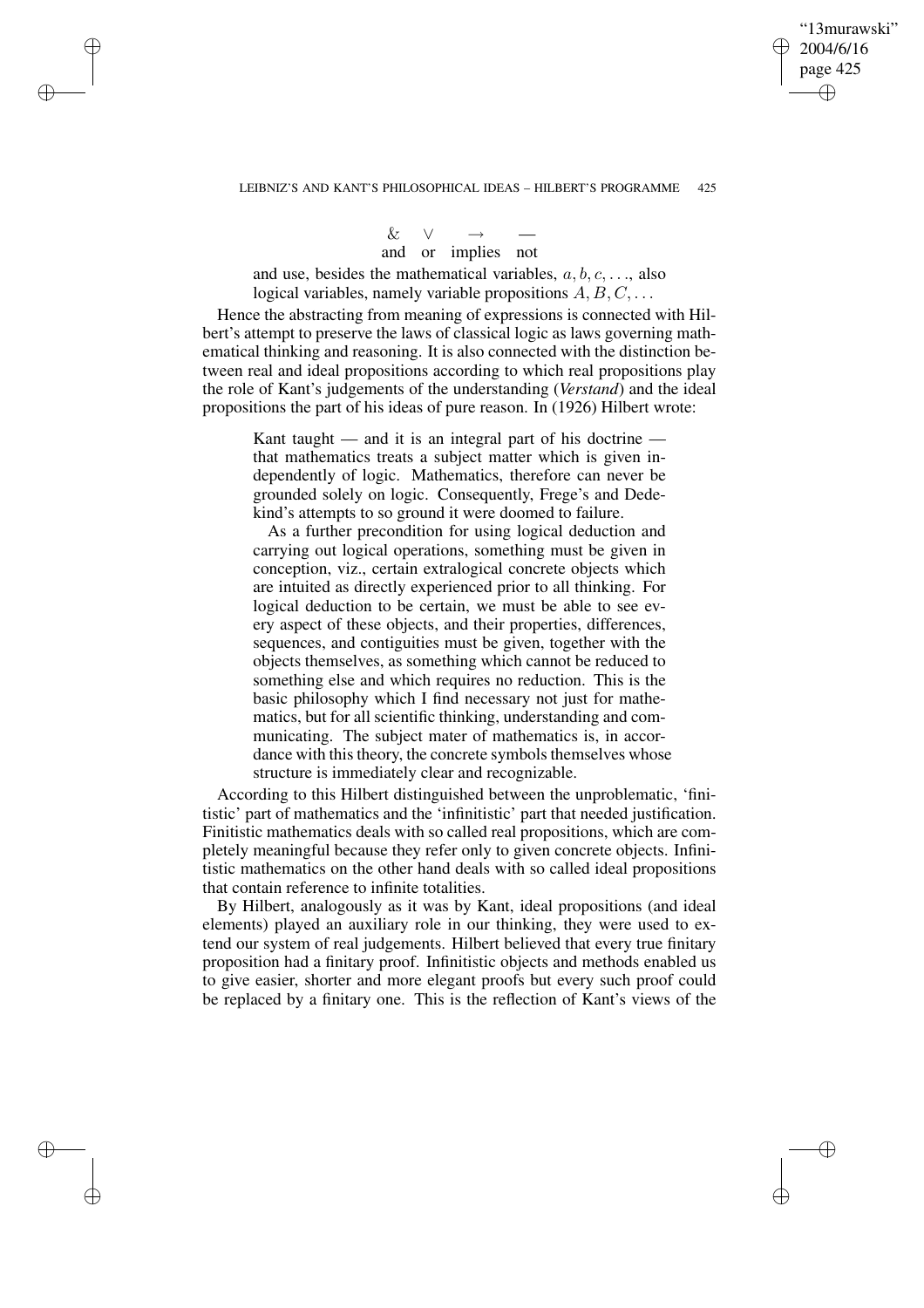✐

#### 426 ROMAN MURAWSKI

relationship between the ideas of reason and the judgements of the understanding (cf. Kant, 1787, p. 383).

Kant's and Hilbert's ideas on the nature of mathematics and the character of its propositions described above resemble also some ideas of Leibniz. Leibniz's ideas on the nature of mathematics can be characterized as simultaneously platonic and nominalistic. His nominalism was rather ontological than linguistical. He claimed that we can point out mathematical objects such as, for example, geometrical figures, only by our reason. They do not exist anywhere in things of the external world. The mathematics of the Nature does not apply to the substance, to what is ontologically primitive. To the latter applies mathematics of ideas and possibilities, i.e., the real God's mathematics.

Let us return to Hilbert's programme. According to that the infinitistic mathematics can be justified only by finitistic methods because only they can give it security (*Sicherheit*). Hilbert's proposal was to base mathematics on finitistic mathematics via proof theory (*Beweistheorie*).<sup>7</sup> It was planned as a new mathematical discipline in which one studies mathematical proofs by mathematical methods. Its main goal wasto show that proofs which use ideal elements in order to prove results in the real part of mathematics always yield correct results. One can distinguish here two aspects: consistency problem and conservation problem.

The consistency problem consists in showing (by finitistic methods, of course) that the infinitistic mathematics is consistent;<sup>8</sup> the conservation problem consists in showing by finitistic methods that any real sentence which can be proved in the infinitistic part of mathematics can be proved also in the finitistic part, i.e., that infinitistic mathematics is conservative over finitistic mathematics with respect to real sentences and, even more, that there is a finitistic method of translating infinitistic proofs of real sentences into finitistic ones. Both those aspects are interconnected.

<sup>7</sup> Later Hilbert named it metamathematics (*Metamathematik*). This name was used by him for the first time in his lecture "Neubegründung der Mathematik" (1922). It is worth noting that the very term "Metamathematik", though in another meaning, appeared already in the nineteenth century in connection with discussions on non-Euclidean geometries. It was constructed in the analogy to the word "Metaphysik" (metaphysics) and had a pejorative meaning. For instance, F. Schultze in (1882) said about "die metamathematischen Spekulationen über den Raum" (metamathematical speculations about the space). B. Erdmann and H. von Helmholtz contributed to the change of the meaning of this term to a positive one.

<sup>8</sup> Note that consistency of the mathematical domain extended by ideal elements (which have only "symbolic" meaning given by analogy and not by intuition (*Anschauung*)) corresponds to the regulative role of the ideas of reason by Kant.

✐

✐

✐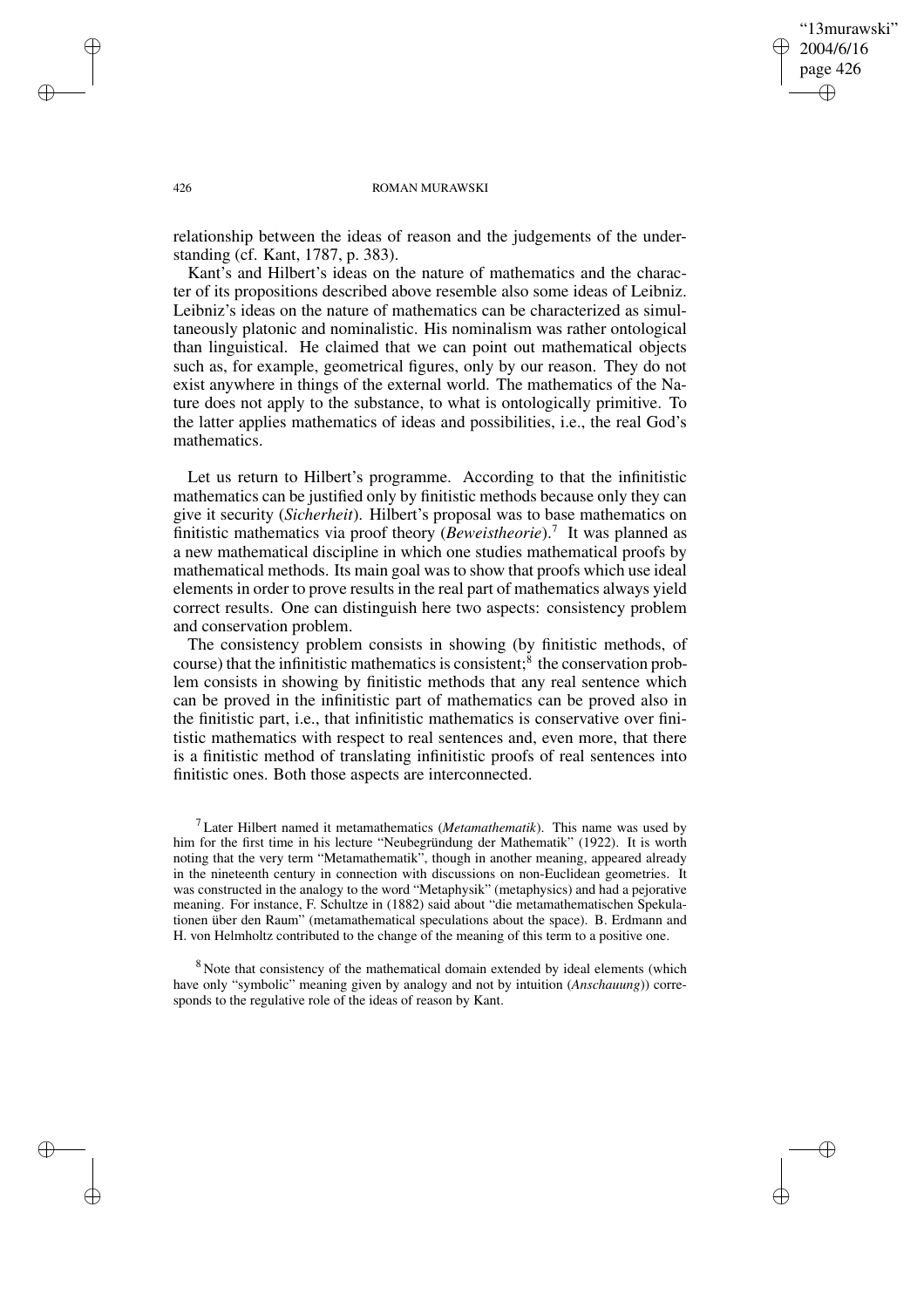# "13murawski" 2004/6/16 page 427 ✐ ✐

✐

✐

#### LEIBNIZ'S AND KANT'S PHILOSOPHICAL IDEAS – HILBERT'S PROGRAMME 427

✐

✐

✐

✐

Hilbert's proposal to carry out this programme consisted of two steps. To be able to study seriously mathematics and mathematical proofs one should first of all define accurately the notion of a proof. In fact, the concept of a proof used in mathematical practice is intuitive, loose and vague, it has clearly a subjective character. This does not cause much trouble in practice. On the other hand if one wants to study mathematics as a science — as Hilbert did — then one needs a precise notion of proof. This was provided by mathematical logic. In works of G. Frege and B. Russell (who used ideas and achievements of G. Peano) one finds an idea (and its implementations) of a formalized system in which a mathematical proof is reduced to a series of very simple and elementary steps, each of which consisting of a purely formal transformation on the sentences which were previously proved. In this way the concept of mathematical proof was subjected to a process of formalization. Therefore the first step proposed by Hilbert in realization of his programme was to formalize mathematics, i.e., to reconstitute infinitistic mathematics as a big, elaborate formal system (containing classical logic, infinite set theory, arithmetic of natural numbers, analysis). An artificial symbolic language and rules of building well-formed formulas should be fixed. Next axioms and rules of inference (referring only to the form, to the shape of formulas and not to their sense or meaning) ought to be introduced. In such a way theorems of mathematics become those formulas of the formal language which have a formal proof based on a given set of axioms and given rules of inference. There was one condition put on the set of axioms (and rules of inference): they ought to be chosen in such a way that they suffice to solve any problem formulated in the language of the considered theory as a real sentence, i.e., they ought to form a complete set of axioms with respect to real sentences.

The second step of Hilbert's programme was to give a proof of the consistency and conservativeness of mathematics. Such a proof should be carried out by finitistic methods. This was possible since the formulas of the system of formalized mathematics are strings of symbols and proofs are strings of formulas, i.e., strings of strings of symbols. Hence they can be manipulated finitistically. To prove the consistency it suffices to show that there are not two sequences of formulas (two formal proofs) such that one of them has as its end element a formula  $\varphi$  and the other  $\neg \varphi$  (the negation of the formula  $\varphi$ ). To show conservativeness it should be proved that any proof of a real sentence can be transformed into a proof not referring to ideal objects.

Having formulated the programme of justification of the classical (infinite) mathematics Hilbert and his students set out to realize it. And they scored some successes — cf., e.g., (Ackermann, 1924–25 and 1940) or (von Neumann, 1927). But soon something was to happen that undermined Hilbert's programme.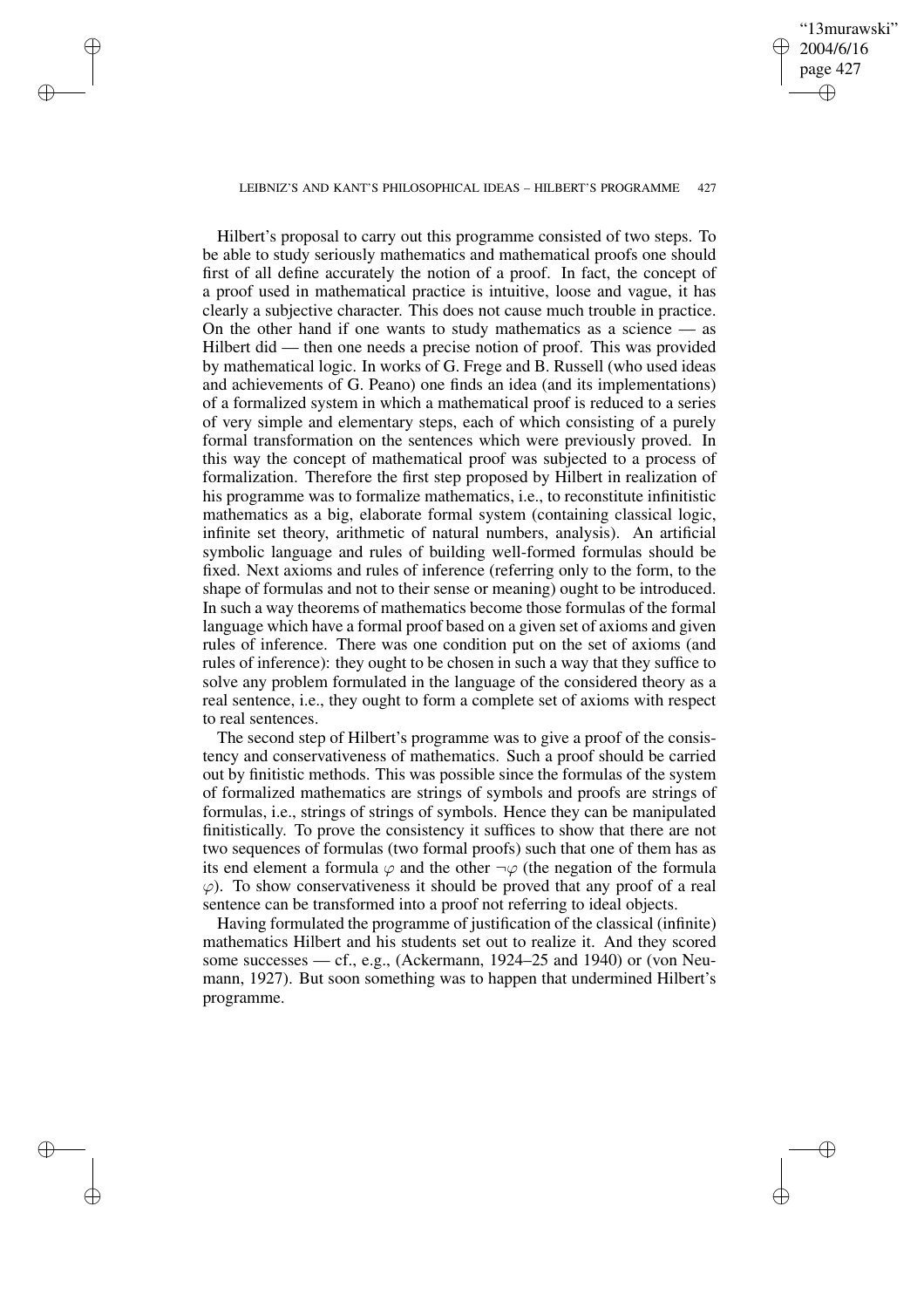# "13murawski" 2004/6/16 page 428 ✐ ✐

✐

✐

#### 428 ROMAN MURAWSKI

In 1930 Kurt Gödel proved two theorems, called today Gödel's incompleteness theorems, which state that (1) arithmetic of natural numbers and all richer formal systems are essentially incomplete provided they are consistent and that (2) no consistent theory containing arithmetic of natural numbers proves its own consistency (cf. Gödel, 1931).

Gödel's results struck Hilbert's programme. We shall not consider here the problem whether they rejected it. $9$  We shall rather ask what were the reactions and opinions of Hilbert and Gödel. It turns out that their proposals and solutions were strongly connected with some ideas of Leibniz.

Having learned about Gödel's result (i.e., the first incompleteness theorem) Hilbert "was angry at first, but was soon trying to find a way around it" (cf. Smoryński, 1988). He proposed to add to the rules of inference a simple form of the  $\omega$ -rule:

$$
\frac{\varphi(0), \varphi(1), \varphi(2), \dots, \varphi(n), \dots \quad (n \in \mathbb{N})}{\forall x \varphi(x)}.
$$

This rule allows the derivation of all true arithmetical sentences but, in contrast to all rules of the first-order logic, it has infinitely many premisses.<sup>10</sup> In Preface to the first volume of Hilbert and Bernays' monograph *Grundlagen der Mathematik* (1934/1939) Hilbert wrote:

[...] the occasionally held opinion, that from the results of Gödel follows the non-executability of my Proof Theory, is shown to be erroneous. This result shows indeed only that for more advanced consistency proofs one must use the finite standpoint in a deeper way than is necessary for the consideration of elementary formalism.

To be able to indicate some connections between those ideas of Hilbert and some ideas of Leibniz, let us recall that according to Leibniz theorems are either primitive truths, i.e., axioms of a given theory, or propositions (called derived truths) which can be reduced to the primitive ones by means of a proof. A proof consists either of a finite number of steps (in this case one

✐

✐

✐

 $9$  This problem is discussed, e.g., in (Murawski, 1994 and 1999a).

 $10$  In fact the rule proposed by Hilbert in his lecture in Hamburg in December 1930 (cf. Hilbert, 1931) had rather informal character (a system obtained by admitting it would be semi-formal). Hilbert proposed that whenever  $A(z)$  is a quantifier-free formula for which it can be shown (finitarily) that  $A(z)$  is correct (*richtig*) numerical formula for each particular numerical instance z, then its universal generalization  $\forall x A(x)$  may be taken as a new premise (*Ausgangsformel*) in all further proofs.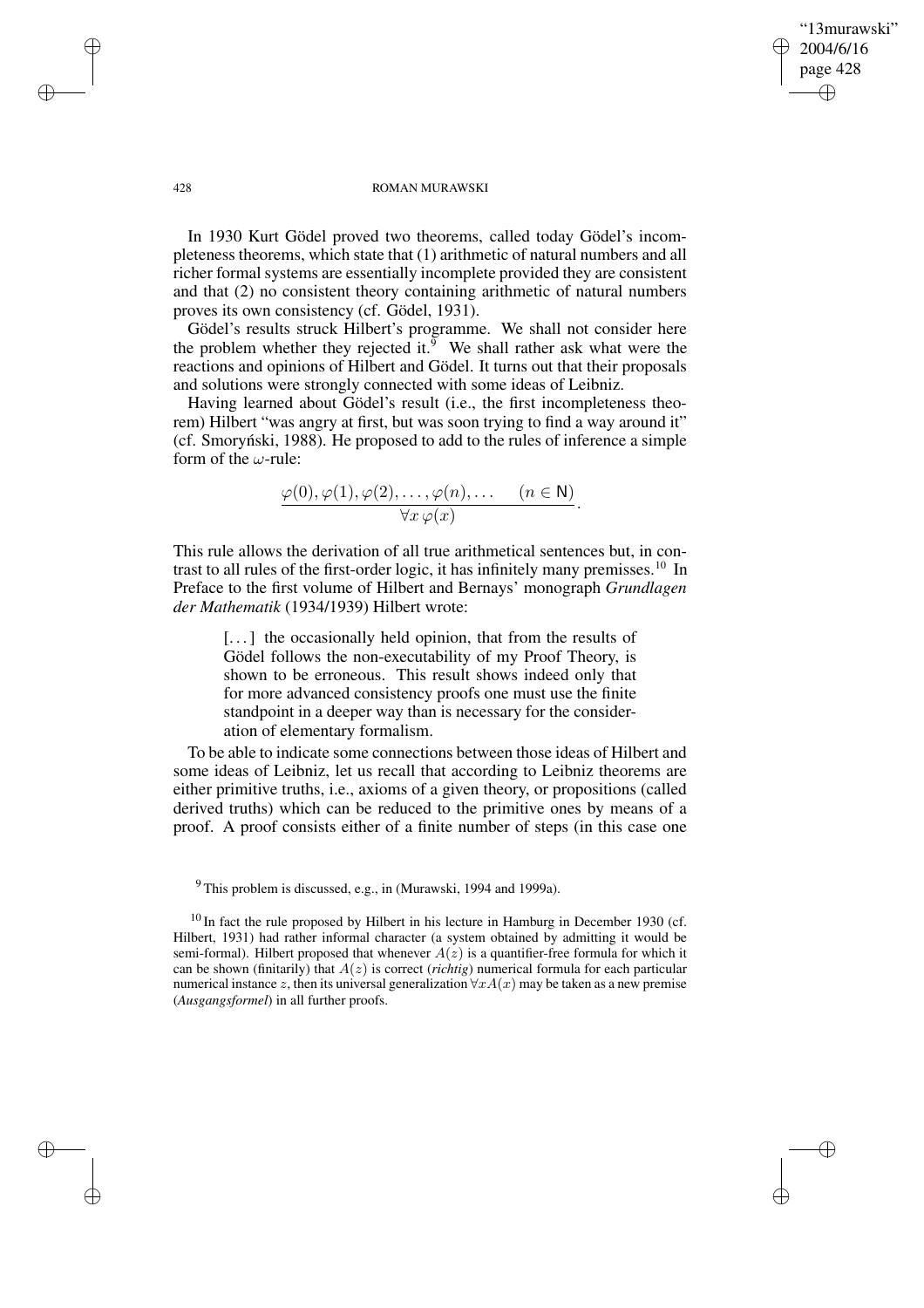✐

#### LEIBNIZ'S AND KANT'S PHILOSOPHICAL IDEAS – HILBERT'S PROGRAMME 429

✐

✐

✐

✐

says about finitistic truth or about finitely analytic sentences) or of an infinite number of steps (one deals then with infinitistic truths or with infinitely analytic sentences). Primitive truths are necessary and finitely (directly) analytic, derived truths are either necessary (though not identical), i.e., finitely analytic, or contingent, i.e., infinitely analytic. On the other hand Leibniz claimed that necessary truths possess finite proofs while contingent ones have only infinite proofs. So the difference between them is rather of a practical character and not of a substantial character. A being with unbounded calculating possibilities would be able to decide all the truths directly, hence any truth would be for him necessary. Here is the source and reason for Leibniz's idea of a real logical calculus, *ars combinatoria* (only its fragments are known to us in the form of finitistic systems of logic). This calculus must be infinitistic. So Leibniz allowed infinite elements in reasonings and proofs. Consequently Hilbert's proposal to allow the  $\omega$ -rule is compatible with Leibniz's ideas and has in fact the Leibnizian character.

An explicit influence of Leibniz on Gödel's reactions on the new situation in logic and the foundations of mathematics after incompleteness results can be also seen. Before we present and discuss some details note that after 1945 Gödel's interests were concentrated almost exclusively on the philosophy of mathematics and on the philosophy in general. He studied works of Kant and Leibniz as well as phenomenological works of Husserl (especially in the fifties). In his *Nachlaß* several notes on the works of those philosophers and on their views were found. Gödel claimed that it was just Leibniz who had mostly influenced his own scientific thinking and activity (Gödel studied Leibniz's works already in the thirties). Hao Wang writes that "Gödel's major results and projects can be viewed as developments of Leibniz's conceptions along several directions" (cf. Wang Hao, 1987, p. 261). Gödel accepted main ideas of Leibniz's monadology, he was interested in a realization of a modified form of *characteristica universalis* (Gödel's incompleteness theorems indicated that the idea cannot be fully realized). Both Leibniz and Gödel were convinced of the meaning and significance of the axiomatic method. Gödel's results indicated the necessity of some changes and modifications in Leibniz's programme, though Gödel was still looking for axiomatic principles for metaphysics from which the whole of knowledge could be deduced (or which at least would be a base of any knowledge). He was searching among others for a method of analyzing concepts which would induce methods allowing to obtain new results. Add also that Gödel first got the idea of his proof of the existence of God in reading Leibniz (cf. Wang Hao, 1987, p. 195).

Having presented the connections between Leibniz and Gödel in general, let us turn now to problems related to the incompleteness theorems. Observe at the beginning that in his first philosophical paper "Russell's Mathematical Logic" (1944) Gödel has turned among others to the question whether (and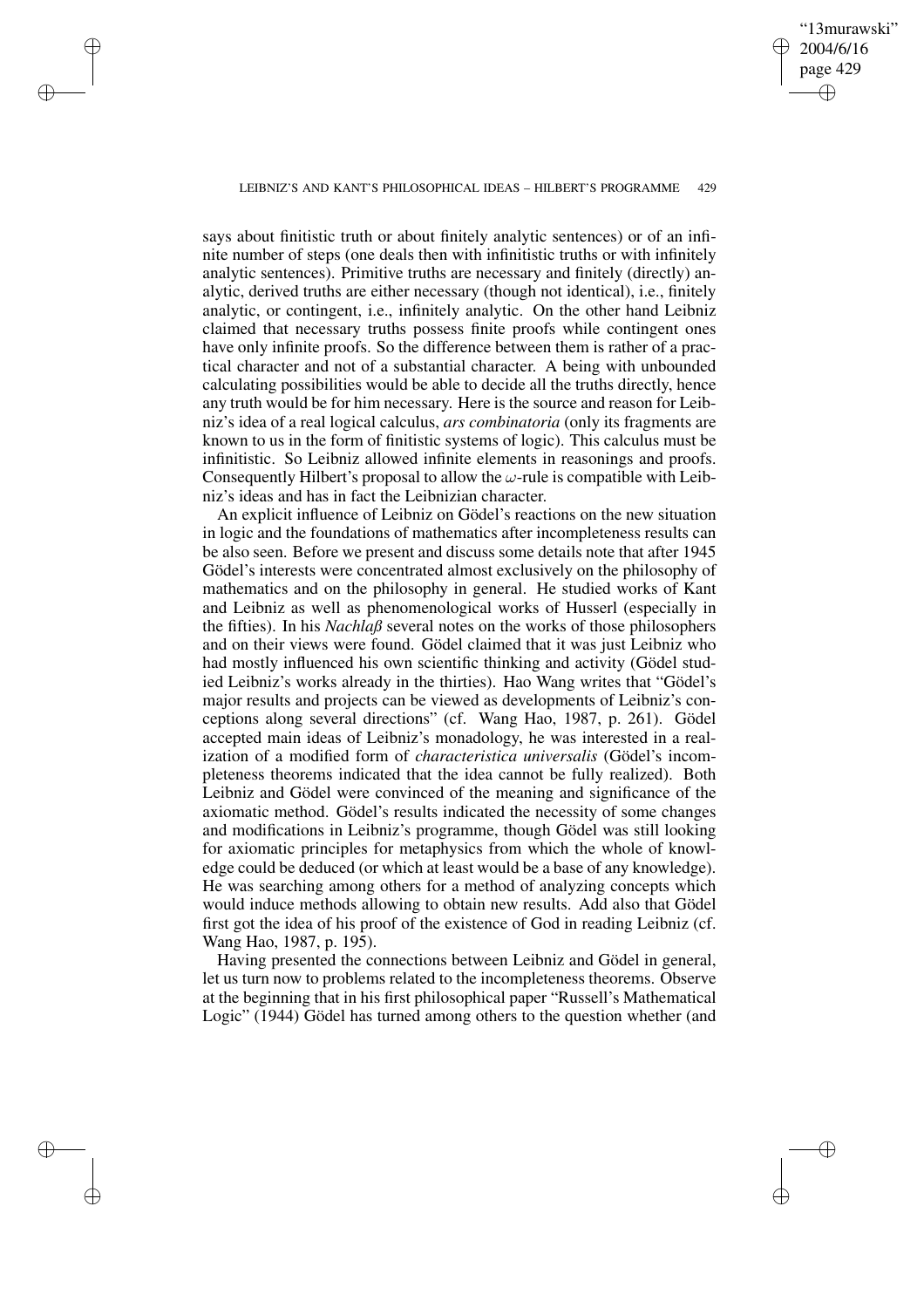"13murawski" 2004/6/16 page 430 ✐ ✐

✐

✐

#### 430 ROMAN MURAWSKI

in which sense) the axioms of *Principia Mathematica* can be considered to be analytic. And he answered that if analyticity is understood as reducibility by explicit or contextual definitions to instances of the law of identity then even arithmetic is not analytic because of its undecidability. He wrote in (1944, p. 150):

[...] analyticity may be understood in two senses. First, it may have the purely formal sense that the terms occurring can be defined (either explicitly or by rules for eliminating them from sentences containing them) in such a way that the axioms and theorems become special cases of the law of identity and disprovable propositions become negations of this law. In this sense even the theory of integers is demonstrably nonanalytic, provided that one requires of the rules of elimination that they allow one actually to carry out the elimination in a finite number of steps in each case.<sup>11</sup>

The inspiration of Leibniz can be easily seen here (compare Leibniz's finitely analytic truths). On the other hand if infinite reduction, with intermediary sentences of infinite length, is allowed (as would be suggested by Leibniz's theory of contingent propositions) then all the axioms of *Principia* can be proved analytic, but the proof would require "the whole of mathematics". Gödel wrote in (1944, pp. 150–151):

Leaving out this condition by admitting, e.g., sentences of infinite (and non-denumerable) length as intermediate steps of the process of reduction, all axioms of *Principia* (including the axioms of choice, infinity and reducibility) could be proved to be analytic for certain interpretations [. . .] But this observation is of doubtful value, because the whole of mathematics as applied to sentences of infinite length has to be presupposed in order to prove this analyticity, e.g., the axiom of choice can be proved to be analytic only if it is assumed to be true.

What concerns problems directly connected with the incompleteness results one should note that already in (1931) Gödel wrote explicitly:

I wish to note expressly that Theorem XI (and the corresponding results for M and A) do not contradict Hilbert's formalistic viewpoint. For this viewpoint presupposes only the existence of a consistency proof in which nothing but finitary

<sup>11</sup> Because this would imply the existence of a decision procedure for all arithmetical propositions. Cf. *Turing 1937*. [Gödel's footnote]

✐

✐

✐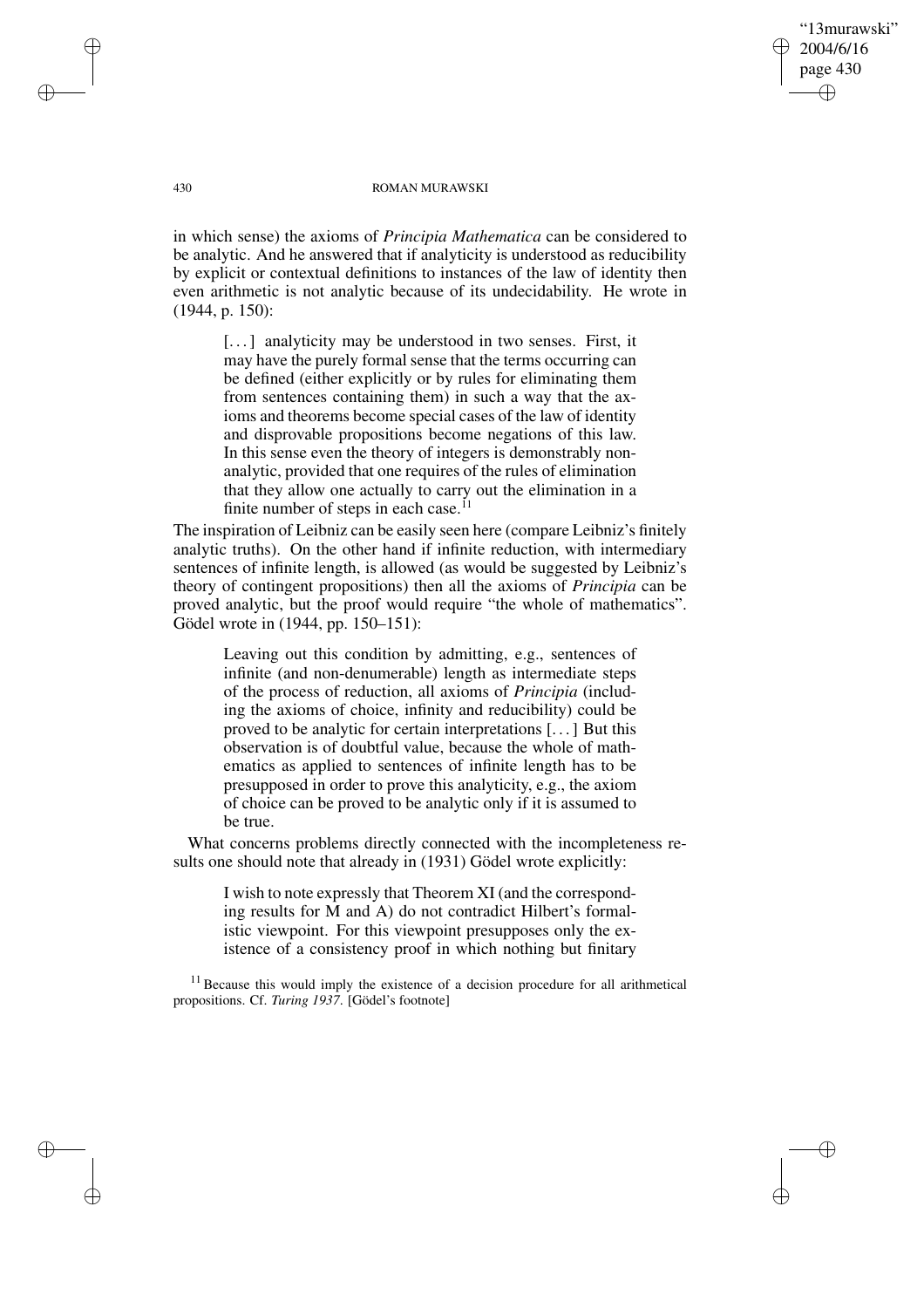"13murawski" 2004/6/16 page 431 ✐ ✐

✐

✐

✐

✐

✐

✐

means of proof is used, and it is conceivable that there exist finitary proofs that cannot be expressed in the formalism of P (or M or A). $^{12}$ 

And in the footnote  $48^a$  (evidently an afterthought) to (1931) Gödel wrote:

As will be shown in Part II of this paper, the true reason for the incompleteness inherent in all formal systems of mathematics is that the formation of ever higher types can be continued into the transfinite [. . .] while in any formal system at most denumerably many of them are available. For it can be shown that the undecidable propositions constructed here become decidable whenever appropriate higher types are added (for example, the type  $\omega$  to the system P). An analogous situation prevails for the axiom system of set theory. 13

At the Vienna Circle meeting on 15th January 1931 Gödel argued that it is doubtful, "whether all intuitionistically correct proofs can be captured in a *single* formal system. That is the weak spot in Neumann's argumentation".<sup>14</sup>

Gödel suggested that Hilbert's programme may be continued by allowing two principles which can be treated as finitistic, namely (1) the principle of transfinite induction on certain primitive recursive well-orderings, and (2) a notion of computable functions of finite type (i.e., of computable functionals), to which the process of primitive recursion can be extended in a natural way.

The first principle (more exactly, the induction up to the ordinal  $\varepsilon_0$ ) was later applied by Gerhard Gentzen to prove the consistency of the arithmetic of natural numbers (cf. Gentzen, 1936 and 1938). Later many Gentzen style proofs of the consistency of various fragments of analysis and set theory have been given — cf., e.g., the monographs (Schütte, 1960) and (Takeuti, 1975).

The second principle was applied by Gödel in (1958). He considered there the question of how far finitary reasoning might reach. The problem was

 $12$  Theorem XI states that if P (the system of arithmetic of natural numbers used by Gödel in (1931) and based on the system of *Principia*) is consistent then its consistency is not provable in P; M is set theory and A is classical analysis. English translation according to (Heijenoort, 1967, p. 615).

 $13$  English translation taken from (Heijenoort, 1967, p. 610). Note that as one of the confirmations of Gödel's thesis expressed here can serve the fact that if, e.g., T is an extension of Peano arithmetic PA and a predicate  $S$  of the language  $L(T)$  is a satisfaction predicate for the language L(PA) with the appropriate properties then T proves consistency of PA (cf., e.g., Murawski, 1997 and 1999).

 $14$  Quotation taken from (Sieg, 1988).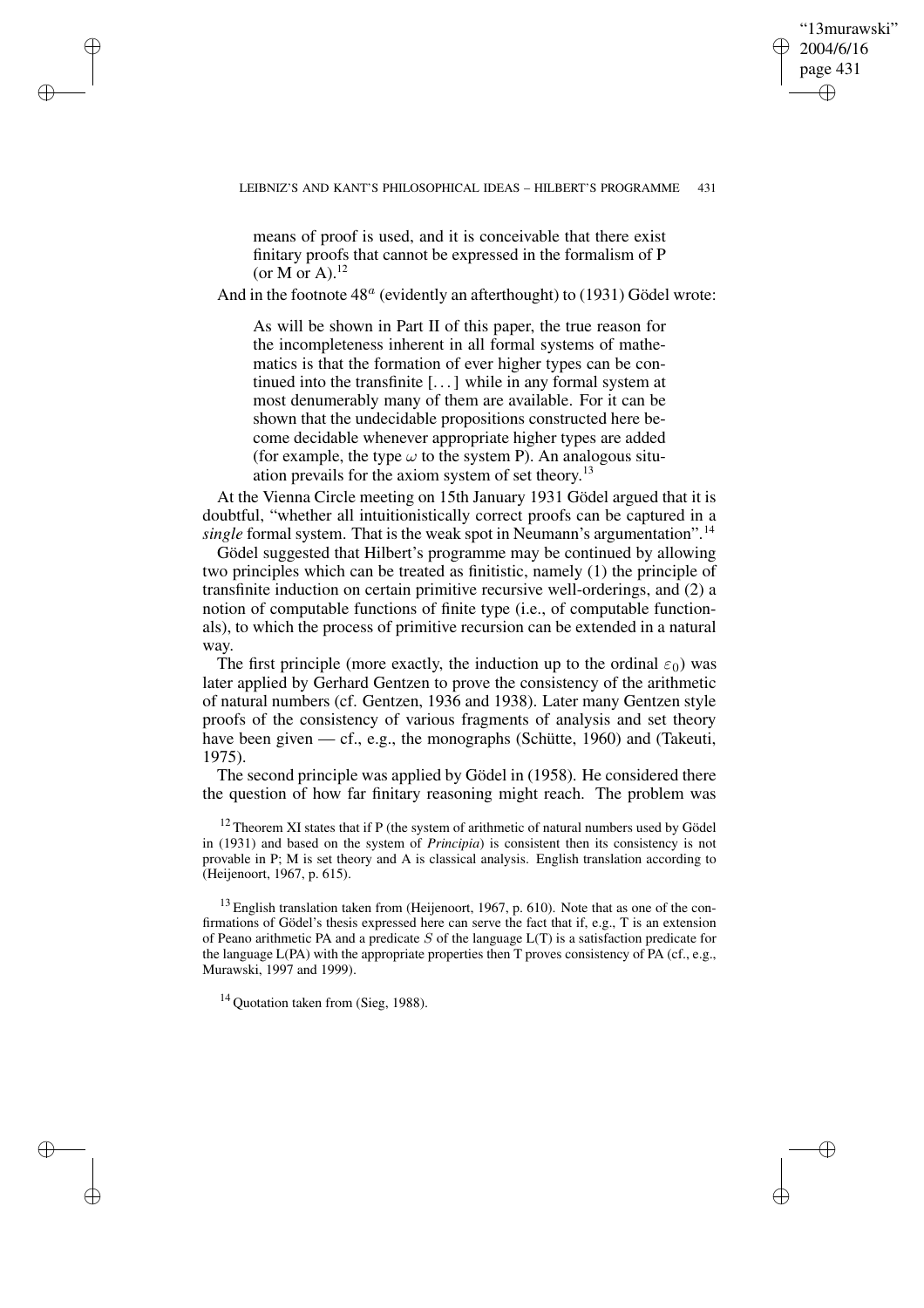"13murawski" 2004/6/16 page 432 ✐ ✐

✐

✐

#### 432 ROMAN MURAWSKI

considered by him also in (1972) (this paper was a revised and expanded English version of (1958)). Gödel claimed here that concrete finitary methods are insufficient to prove the consistency of elementary number theory and some abstract concepts must be used in addition. He wrote (pp. 271– 273):

P. Bernays has pointed out [...] on several occasions that, in view of the fact that the consistency of a formal system cannot be proved by any deductive procedures available in the system itself, it is necessary to go beyond the framework of finitary mathematics in Hilbert's sense in order to prove the consistency of classical mathematics or even of classical number theory. Since finitary mathematics is defined [...] as the mathematics of *concrete intuition*, this seems to imply that *abstract concepts* are needed for the proof of consistency of number theory. [. . .] By abstract concepts, in this context, are meant concepts which are essentially of the second or higher level, i.e., which do not have as their content properties or relations of *concrete objects* (such as combinations of symbols), but rather of *thought structures* or *thought contents* (e.g., proofs, meaningful propositions, and so on), where in the proofs of propositions about these mental objects insights are needed which are not derived from a reflection upon the combinatorial (space-time) properties of the symbols representing them, but rather from a reflection upon the *meanings* involved.

And in the footnote b to (1972) Gödel added:

What Hilbert means by 'Anschauung' is substantially Kant's space-time intuition confined, however, to configurations of a finite number of discrete objects. Note that it is Hilbert's insistence on *concrete* knowledge that makes finitary mathematics so surprisingly weak and excludes many things that are just as incontrovertibly evident to everybody as finitary number theory. E.g., while any primitive recursive definition is finitary, the general principle of primitive recursive definition is not a finitary proposition, because it contains the abstract concept of function. There is nothing in the term 'finitary' which would suggest a restriction to concrete knowledge. Only Hilbert's special interpretation of it makes this restriction.

However he was convinced that a precise definition of concrete finitary method would have to be given in order to establish with certainty the necessity

✐

✐

✐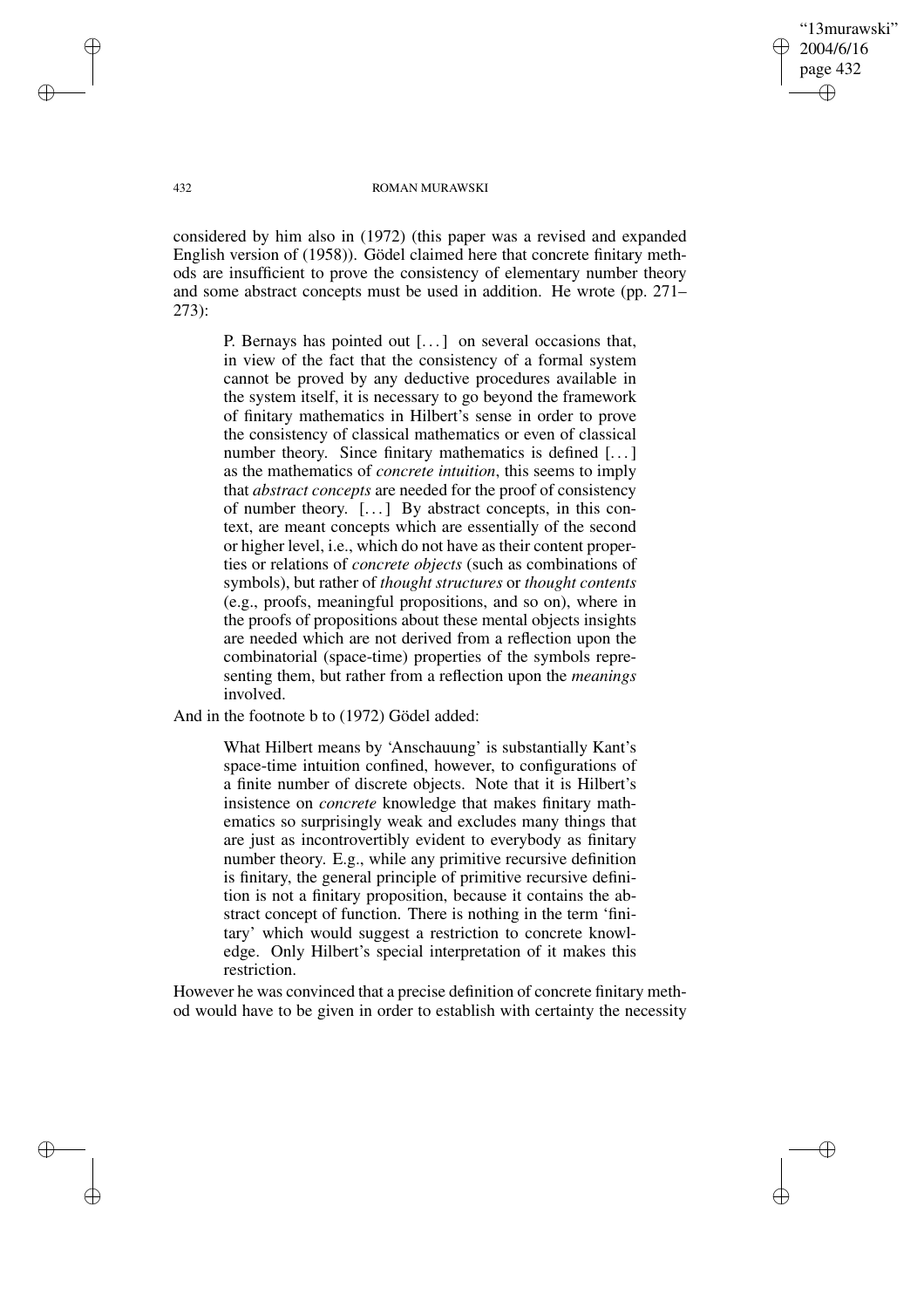"13murawski" 2004/6/16 page 433 ✐ ✐

✐

✐

of using abstract concepts. In (1946) he explicitly called for an effort to use progressively more powerful transfinite theories to derive new arithmetical theorems or new theorems of set theory. He wrote (p. 151):

✐

✐

✐

✐

Let us consider, e.g., the concept of demonstrability. It is well known that, in whichever way you make it precise by means of a formalism, the contemplation of this very formalism gives rise to new axioms which are exactly as evident and justified as those with which you started, and that this process of extension can be iterated into the transfinite. So there cannot exist any formalism which would embrace all these steps; but this does not exclude that all these steps (or at least all of them which give something new for the domain of propositions in which you are interested) could be described and collected together in some non-constructive way. In set theory, e.g., the successive extensions can most conveniently be represented by stronger and stronger axioms of infinity. It is certainly impossible to give a combinational and decidable characterization of what an axiom of infinity is; but there might exist, e.g., a characterization of the following sort: An axiom of infinity is a proposition which has a certain (decidable) formal structure and which in addition is true. Such a concept of demonstrability might have the required closure property, i.e., the following could be true: Any proof for a set-theoretic theorem in the next higher system above set theory (i.e., any proof involving the concept of truth which I just used) is replaceable by a proof from such an axiom of infinity. It is not impossible that for such a concept of demonstrability some completeness theorem would hold which would say that every proposition expressible in set theory is decidable from the present axioms plus some true assertion about the largeness of the universe of all sets.

The above considerations indicated some connections between the philosophy of Leibniz and Kant on the one hand and ideas of Hilbert and Gödel concerning the philosophy of mathematics on the other. We showed that the essential assumptions of Hilbert's programme (i.e., the distinction between real and ideal propositions and the conception of the role and meaning of ideal elements in the mathematical knowledge) are connected with some distinctions made by Leibniz and Kant (ideas of reason). On the other hand

∗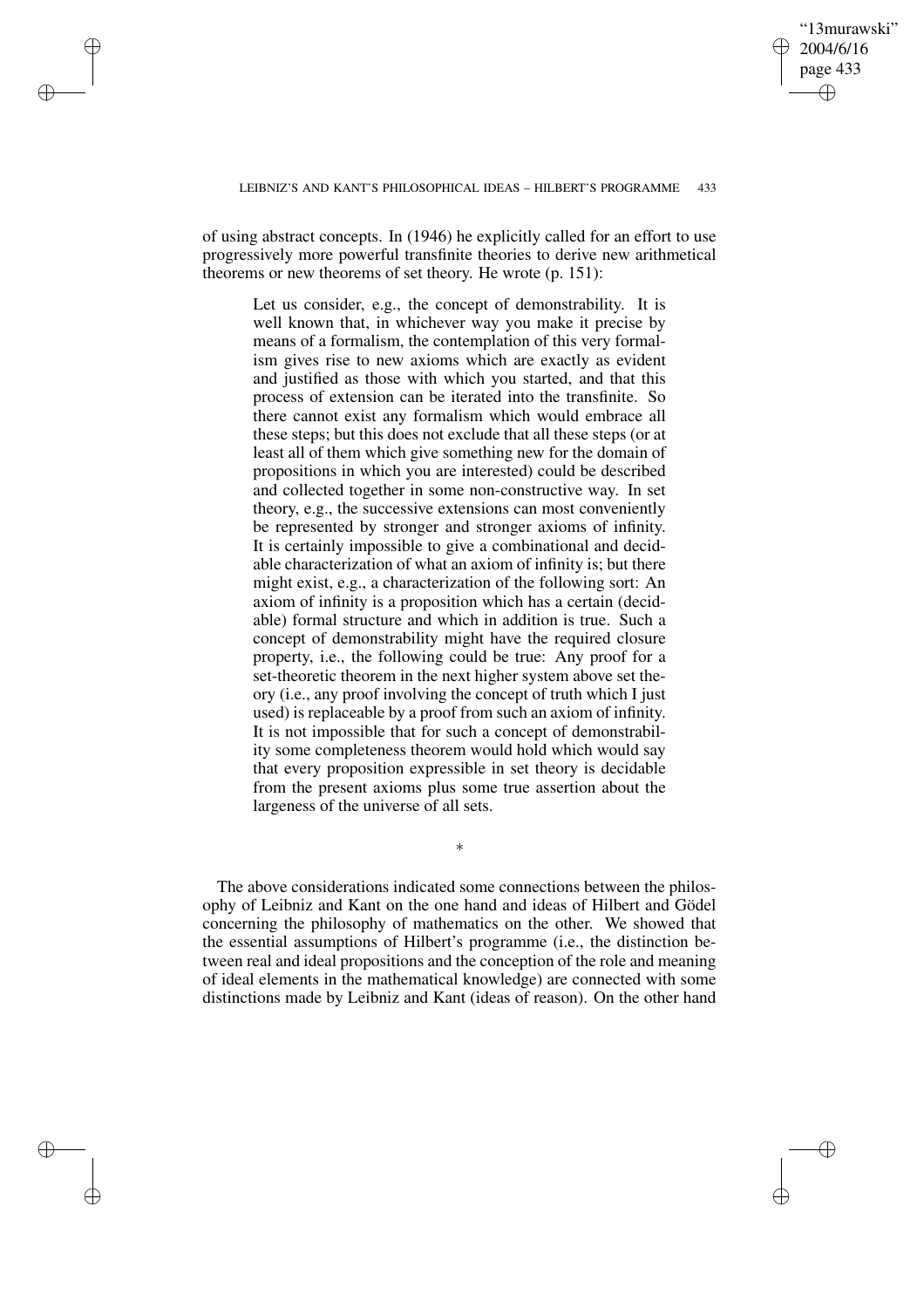"13murawski" 2004/6/16 page 434 ✐ ✐

✐

✐

#### 434 ROMAN MURAWSKI

Hilbert's and Gödel's proposals how to continue the programme of justification of (infinitary) mathematics after the discovery of the incompleteness phenomenon indicate some influence of Leibniz, namely the admittance, at least in certain contexts, of some of the infinitistic methods and principles.

> Faculty of Mathematics and Computer Science Adam Mickiewicz University, Poznań, Poland E-mail: rmur@amu.edu.pl

## REFERENCES

- Ackermann, W.: 1924-25, 'Begründung des tertium non datur mittels der Hilbertschen Theorie der Widerspruchsfreiheit', *Mathematische Annalen* 93, 1–36.
- Ackermann, W.: 1940, 'Zur Widerspruchsfreiheit der Zahlentheorie', *Mathematische Annalen* 117, 162–194.

Detlefsen, M.: 1986, *Hilbert's Program. An Essay on Mathematical Instrumentalism*, D. Reidel Publ. Comp., Dordrecht-Boston-Lancaster-Tokyo.

- Detlefsen, M.: 1990, 'On the Alleged Refutation of Hilbert's Program Using Gödel's First Incompleteness Theorem', *Journal of Philosophical Logic* 19, 343–377.
- Detlefsen, M.: 1993, 'The Kantian Character of Hilbert's Formalism'. In: Czermak, J. (Ed.) *Philosophy of Mathematics. Proceedings of the 15th International Wittgenstein-Symposium*, Part 1, Verlag Hölder-Pilcher-Tempsky, Wien 1993, 195–205.
- Detlefsen, M.: 1993a, 'Hilbert's Formalism', *Revue Internationale de Philosophie* 47, 285–304.
- Gentzen, G.: 1936, 'Die Widerspruchsfreiheit der reinen Zahlentheorie', *Mathematische Annalen* 112, 493–565.
- Gentzen, G.: 1938, 'Neue Fassung des Widerspruchsfreiheitsbeweises für die reine Zahlentheorie', *Forschung zur Logik und zur Grundlagen der exakten Wissenschaften, New Series* 4, 19–44.
- Gödel, K.: 1931, 'Über formal unentscheidbare Sätze der 'Principia Mathematica' und verwandter Systeme. I', *Monatshefte für Mathematik und Physik* 38, 173–198. Reprinted with English translation 'On Formally Undecidable Propositions of Principia Mathematica and Related Systems' in: Gödel, K. *Collected Works*, vol. I, ed. by Feferman, S. *et al.*, Oxford University Press, New York and Clarendon Press, Oxford, 1986, pp. 144–195.
- Gödel, K.: 1944, 'Russell's Mathematical Logic'. In: Schilpp, P.A. (Ed.) *The Philosophy of Bertrand Russell*, Northwestern University, Evanston, pp. 123–153. Reprinted in: Gödel, K. *Collected Works*, vol. II, ed. by

✐

✐

✐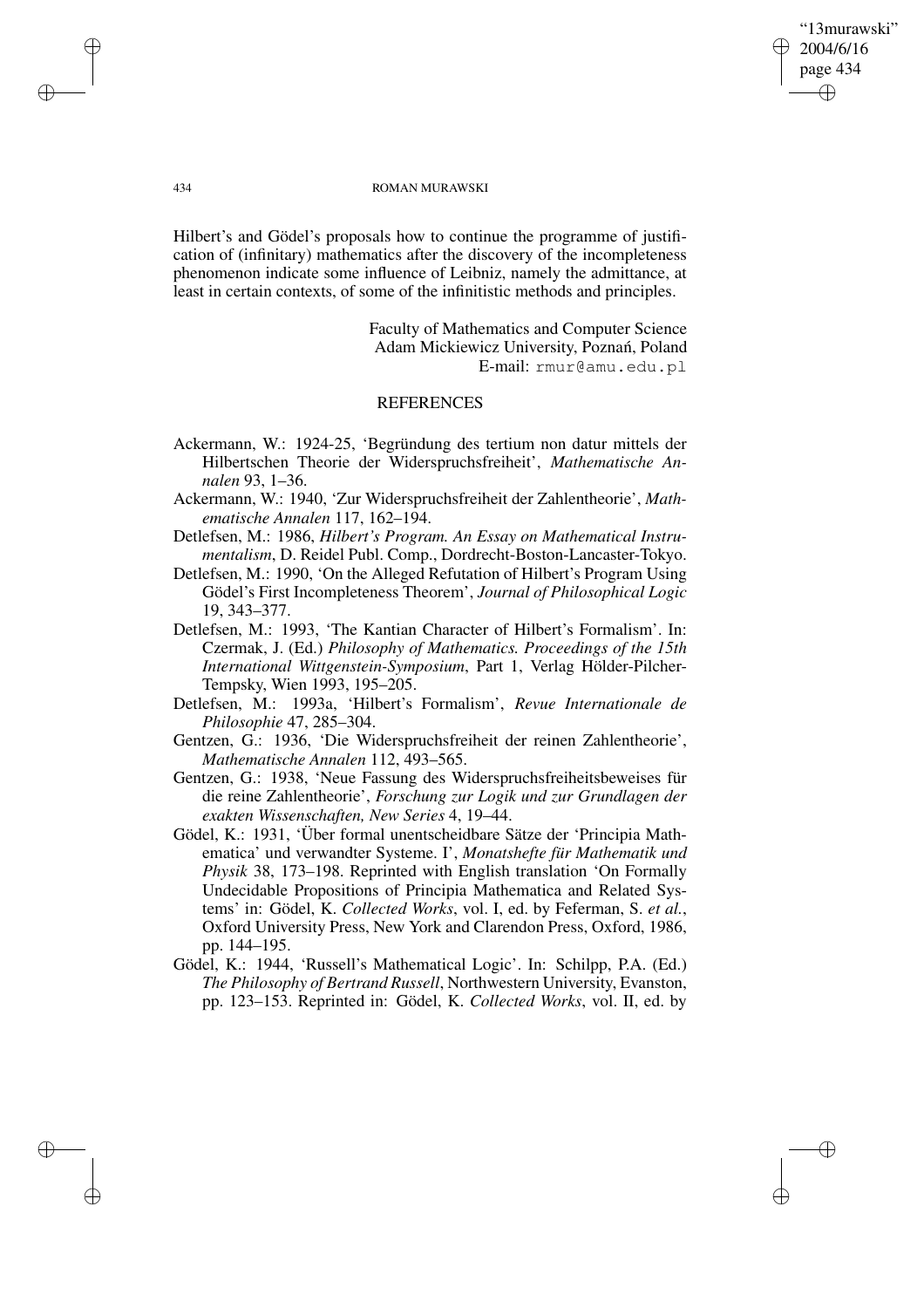"13murawski" 2004/6/16 page 435 ✐ ✐

✐

✐

✐

✐

✐

✐

Feferman, S. *et al.*, Oxford University Press, New York and Oxford, 1990, pp. 119–141.

- Gödel, K.: 1946, 'Remarks Before the Princeton Bicentennial Conference on Problems in Mathematics', 1–4; first published in: Davis, M. (Ed.) *The Undecidable: Basic Papers on Undecidable Propositions, Unsolvable Problems, and Computable Functions*, Raven Press, Hewlett, N.Y., 1965, pp. 84–88. Reprinted in: Gödel, K. *Collected Works*, vol. II, ed. by Feferman, S. *et al.*, Oxford University Press, New York and Oxford, 1990, pp. 150–153.
- Gödel, K.: 1958, 'Über eine bisher noch nicht benützte Erweiterung des finiten Standpunktes', *Dialectica* 12, 280–287. Reprinted with English translation 'On a Hitherto Unutilized Extension of the Finitary Standpoint' in: Gödel, K. *Collected Works*, vol. II, ed. by Feferman, S. *et al.*, Oxford University Press, New York and Oxford, 1990, pp. 240–251.
- Gödel, K.: 1972, 'On an Extension of Finitary Mathematics Which Has Not Yet Been Used', revised and expanded English version of (Gödel, 1958), to have appeared in *Dialectica*, first published in: K. Gödel *Collected Works*, vol. II, ed. by Feferman, S. *et al.*, Oxford University Press, New York-Oxford 1990, pp. 271–280.
- Herbrand, J.: 1931, 'Sur la non-contradiction de l'arithmétique', *Journal für die reine und angewandte Mathematik* 166, 1–8; English translation: 'On the Consistency of Arithmetic', in: Heijenoort, J. van (Ed.) *From Frege to Gödel. A Source Book in Mathematical Logic, 1879–1931*, Harvard University Press, Cambridge, Mass., 1967, pp. 618–628.
- Heijenoort, J. van (Ed.): 1967, *From Frege to Gödel. A Source Book in Mathematical Logic, 1879–1931*, Harvard University Press, Cambridge, Mass.
- Hilbert, D.: 1901, 'Mathematische Probleme', *Archiv der Mathematik und Physik* 1, 44–63 and 213–237. Reprinted in: Hilbert, D. *Gesammelte Abhandlungen*, Verlag von Julius Springer, Berlin, Bd. 3, pp. 290–329. English translation: 'Mathematical Problems', in: Browder, F. (Ed.) *Mathematical Developments Arising from Hilbert's Problems*, Proceedings of the Symposia in Pure Mathematics 28, American Mathematical Society, Providence, RI, 1976, pp. 1–34.
- Hilbert, D.: 1919–20, *Natur und mathematisches Erkennen*, Vorlesungen, gehalten 1919–1920 in Göttingen; nach der Ausarbeitung von Paul Bernays, herausgegeben von D.E. Rowe, Birkhäuser, Basel-Boston-Berlin 1992.
- Hilbert, D.: 1922, 'Neubegründung der Mathematik. Erste Mitteilung', *Abhandlungen aus dem Mathematischen Seminar der Hamburger Universität* 1, 157–177; reprinted in: Hilbert, D., *Gesammelte Abhandlungen*, Bd. 3, Verlag von Julius Springer, Berlin 1935, 157–177.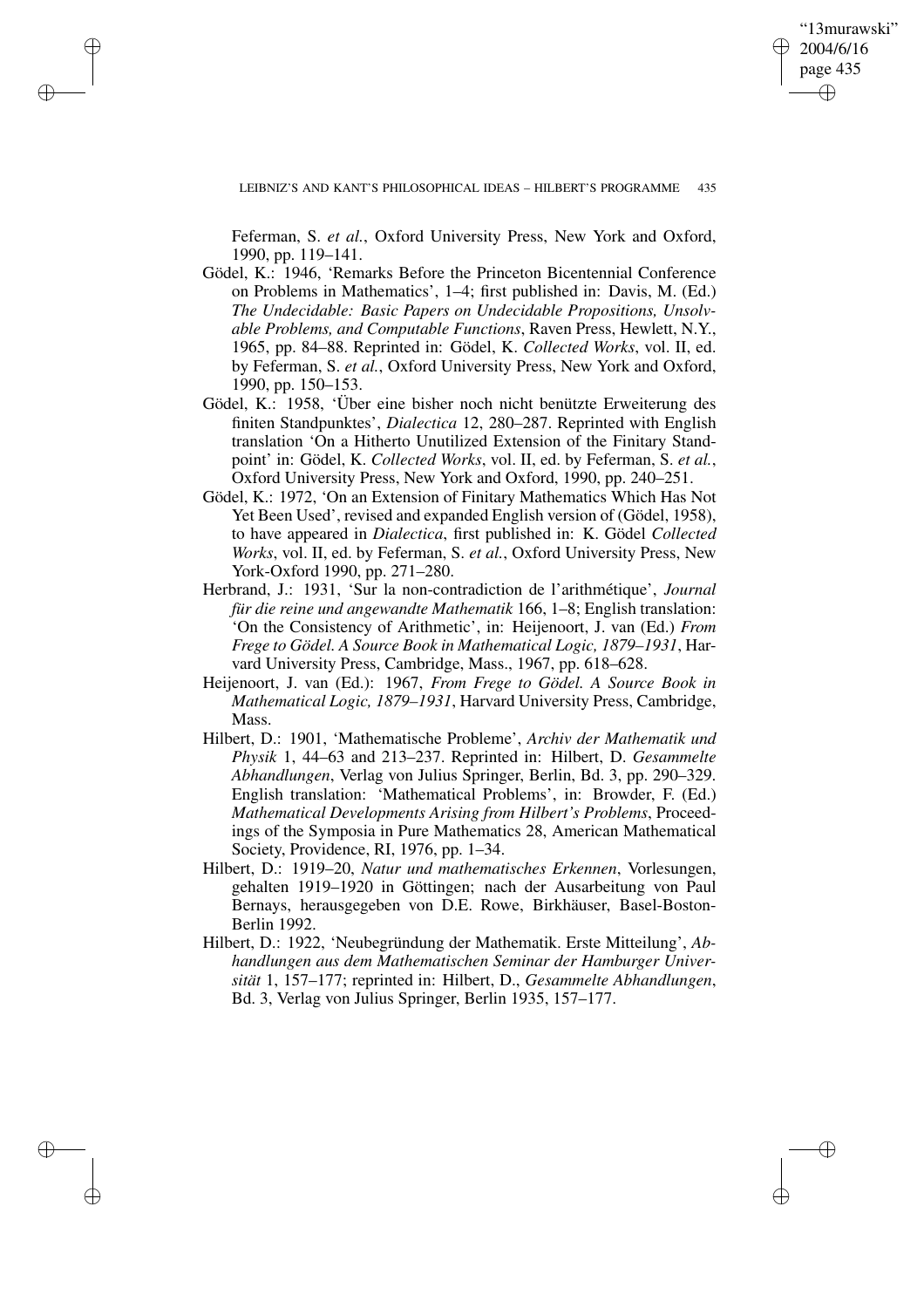# 436 ROMAN MURAWSKI

"13murawski" 2004/6/16 page 436

✐

✐

✐

✐

- Hilbert, D.: 1922/23, *Wissen und mathematisches Denken*, Vorlesungsskript WS 1922/23, ausgearbeitet von W. Ackermann, Mathematisches Institut der Universität Göttingen, überarbeiteter Nachdruck 1988.
- Hilbert, D.: 1923, 'Die logischen Grundlagen der Mathematik', *Mathematische Annalen* 88, 151–165; reprinted in: Hilbert, D., *Gesammelte Abhandlungen*, Bd. 3, Verlag von Julius Springer, Berlin 1935, 178–191.
- Hilbert, D.: 1926, 'Über das Unendliche', *Mathematische Annalen* 95, 161– 190; English translation: 'On the Infinite', in: Heijenoort, J. van (Ed.) *From Frege to Gödel. A Source Book in Mathematical Logic, 1879– 1931*, Harvard University Press, Cambridge, Mass., 1967, pp. 367–392.
- Hilbert, D.: 1927, 'Die Grundlagen der Mathematik', *Abhandlungen aus dem mathematischen Seminar der Hamburgischen Universität* 6, 65– 85. Reprinted in: Hilbert, D. *Grundlagen der Geometrie*, 7th edition, Leipzig 1930. English translation: 'The Foundations of Mathematics', in: Heijenoort, J. van (Ed.) *From Frege to Gödel. A Source Book in Mathematical Logic, 1879–1931*, Harvard University Press, Cambridge, Mass., 1967, pp. 464–479.
- Hilbert, D.: 1929, 'Problems der Grundlegung der Mathematik'. In: *Atti del Congresso Internationale dei Mathematici, Bologna 3–10 September 1928*, Bologna, vol. I, pp. 135–141. Also in: *Mathematische Annalen* 102, 1–9.
- Hilbert, D.: 1930, 'Naturerkennen und Logik', *Die Naturwissenschaften* 18, 959–963; reprinted in: Hilbert, D., *Gesammelte Abhandlungen*, Bd. 3, Verlag von Julius Springer, Berlin 1935, 378–387.
- Hilbert, D.: 1931, 'Die Grundlegung der elementaren Zahlentheorie', *Mathematische Annalen* 104, 485–494.
- Hilbert, D. and P. Bernays (1934/1939): *Grundlagen der Mathematik*, Springer–Verlag, Berlin, Bd. I 1934, Bd. II 1939.
- Husserl, E.: 1891, *Philosophie der Arithmetik*, Husserliana, 1970.
- Kant, I.: 1787, *Kritik der reinen Vernunft*. J.H. Hartknoch, Riga (second edition).
- Ketelsen, Ch.: 1994, *Die Gödelschen Unvollständigkeitssätze. Zur Geschichte ihrer Entstehung und Rezeption*, Franz Steiner Verlag, Stuttgart.
- Majer, U.: 1993, 'Hilberts Methode der Idealen Elemente und Kants regulativer Gebrauch der Ideen', *Kant-Studien. Philosophische Zeitschrift der Kant-Gesellschaft* 84, 51–77.
- Majer, U.: 1993a, 'Das Unendliche eine blosse Idee?', *Revue Internationale de Philosophie* 47, 319–341.
- Murawski, R.: 1994, 'Hilbert's Programme: Incompleteness Theorems vs. Partial Realizations'. In: Wolenski, J. (Ed.) *Philosophical Logic in Poland*, Kluwer Academic Publishers, Dordrecht-Boston-London, pp. 103–127.

✐

✐

✐